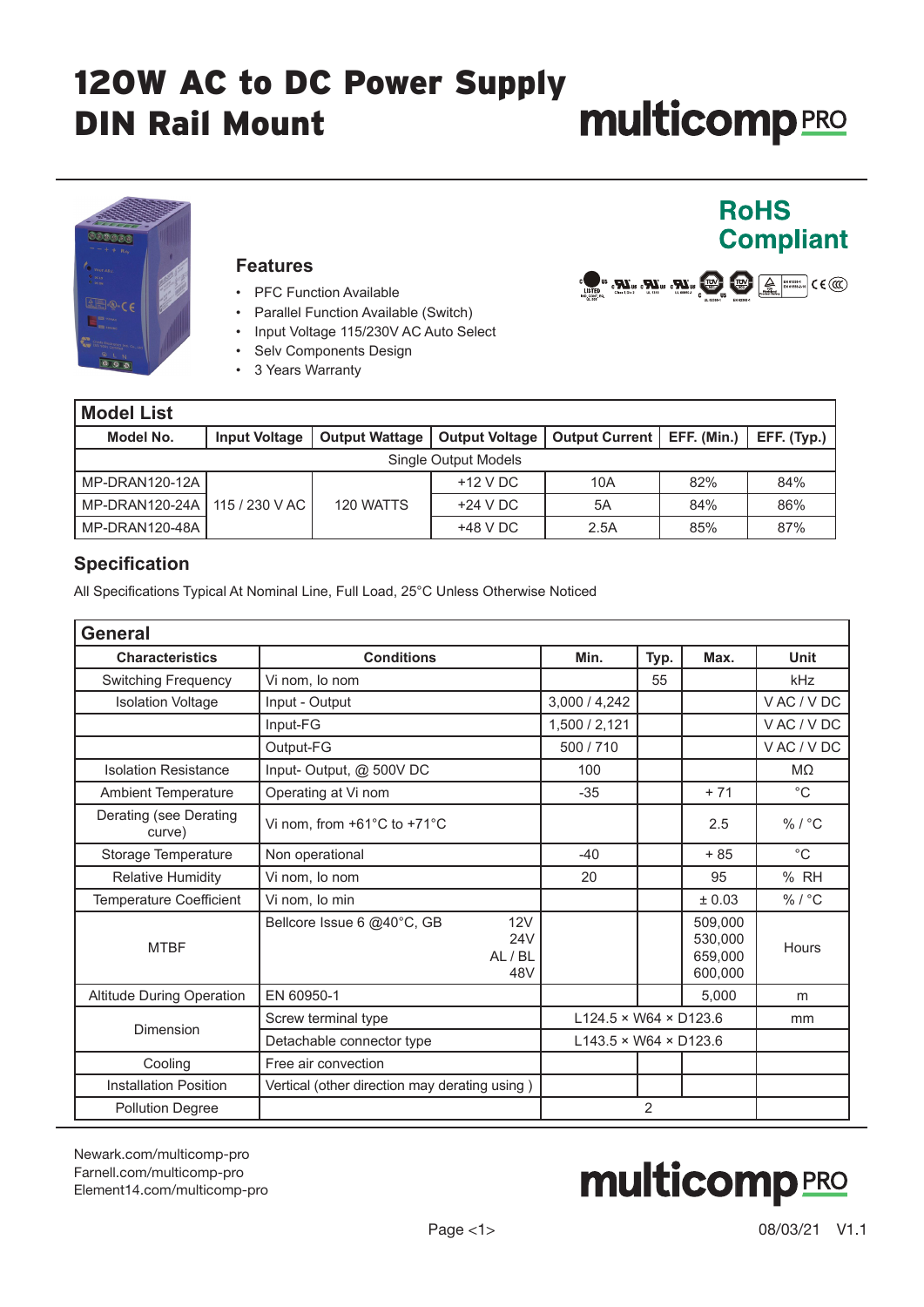| <b>Input Specifications</b>  |                                                      |                                          |                         |                         |                                 |             |
|------------------------------|------------------------------------------------------|------------------------------------------|-------------------------|-------------------------|---------------------------------|-------------|
| <b>Characteristics</b>       | <b>Conditions</b>                                    |                                          | Min.                    | Typ.                    | Max.                            | <b>Unit</b> |
| Rated input voltage          | lo nom                                               |                                          |                         | 115 / 230 (auto select) |                                 | V AC        |
| Absolute input max.<br>Range | AC in<br>Ta min  Ta max,<br>AC in<br>lo nom<br>DC in | 90<br>180<br>210                         |                         | 132<br>264<br>375       | V AC<br>V AC<br>V <sub>DC</sub> |             |
| Input Current                | Vi: 115 / 230 V AC, lo nom<br>AL, BL models          |                                          | 2.2/0.83<br>1.65 / 0.65 |                         | A                               |             |
| Rated input Current          | Vi: 90 / 180 V AC, lo nom<br>AL, BL models           |                                          |                         |                         | 2.8 / 104<br>2/0.8              | A           |
| Line Frequency               | Vi nom, lo nom                                       |                                          | 47                      |                         | 63                              | Hz          |
| Inrush current               | Vi: 115 / 230 V AC, lo nom                           |                                          |                         |                         | 24/48                           | A           |
| Power dissipation            | Vi: 230 V AC, lo nom                                 | 12V<br>24 <sub>V</sub><br>AL / BL<br>48V |                         | 24<br>20<br>16<br>19    |                                 | W           |
| Leakage Current              | Input-Output                                         |                                          |                         |                         | 0.25                            | mA          |
|                              | Input-FG                                             |                                          |                         |                         | 3.5                             | mA          |
| Power factor (Passive)       | Vi: 230V AC, lo nom                                  |                                          |                         | 0.75                    |                                 |             |

### **Output Specifications**

| <b>Characteristics</b>                                | <b>Conditions</b>                                                                 |                              | Min.                                                                                                                                            | Typ. | Max.                       | <b>Unit</b>     |
|-------------------------------------------------------|-----------------------------------------------------------------------------------|------------------------------|-------------------------------------------------------------------------------------------------------------------------------------------------|------|----------------------------|-----------------|
| Output voltage accuracy<br>(Adjusted before shipment) | Vi nom, lo max                                                                    |                              | 0                                                                                                                                               |      | $+1$                       | $\frac{0}{0}$   |
| Minimum Load                                          | Vi nom                                                                            |                              | $\Omega$                                                                                                                                        |      |                            | $\frac{0}{0}$   |
| Line Regulation                                       | lo nom, Vi min  Vi max                                                            |                              |                                                                                                                                                 |      | ± 0.5                      | $\frac{0}{0}$   |
| Load Regulation                                       | Vi nom,                                                                           | single mode                  |                                                                                                                                                 |      | ±1                         | $\frac{0}{0}$   |
|                                                       | lo min  lo nom                                                                    | parallel mode                |                                                                                                                                                 |      | ± 5                        | $\frac{0}{0}$   |
| Voltage trim Range                                    | Vi nom, 0.8 lo nom                                                                | 12V<br>24V<br>AL / BL<br>48V | 11.4<br>22.5<br>22.5<br>45                                                                                                                      |      | 14.5<br>28.5<br>24.5<br>55 | V <sub>DC</sub> |
| Rated continuous loading                              | Vi nom                                                                            | 12V<br>24V<br>AL/BL<br>48V   | 10 A @ 12V DC / 8.2 A @ 14.5 V DC<br>5 A @ 24V DC / 4.2 A @ 28.5 V DC<br>3.8 A @ 24V DC / 3.7 A @ 24.5 V DC<br>2.5 A @ 48V DC / 2.1 A @ 55 V DC |      |                            |                 |
| Hold up Time                                          | Vi: 115 / 230 V AC, lo nom                                                        |                              | 25/30                                                                                                                                           |      |                            | ms              |
|                                                       | Vi nom, lo nom                                                                    |                              |                                                                                                                                                 |      | 1.000                      | ms              |
| Turn on Time                                          | 12V model: with 7000µF CAP<br>Vi nom, lo nom<br>24V, 48V models : with 3500µF CAP |                              |                                                                                                                                                 |      | 1,500                      | ms              |
|                                                       | Vi nom, lo nom                                                                    |                              |                                                                                                                                                 |      | 150                        | ms              |
| <b>Rise Time</b>                                      | 12V model: with 7000µF CAP<br>Vi nom, lo nom<br>24V, 48V models: with 3500µF CAP  |                              |                                                                                                                                                 |      | 150<br>500                 | ms              |
| <b>Fall Time</b>                                      | Vi nom, lo nom                                                                    |                              |                                                                                                                                                 |      | 150                        | ms              |
| <b>Transient Recovery Time</b>                        | Vi nom, 1 to 0.5 lo nom                                                           |                              |                                                                                                                                                 |      | 2                          | ms              |

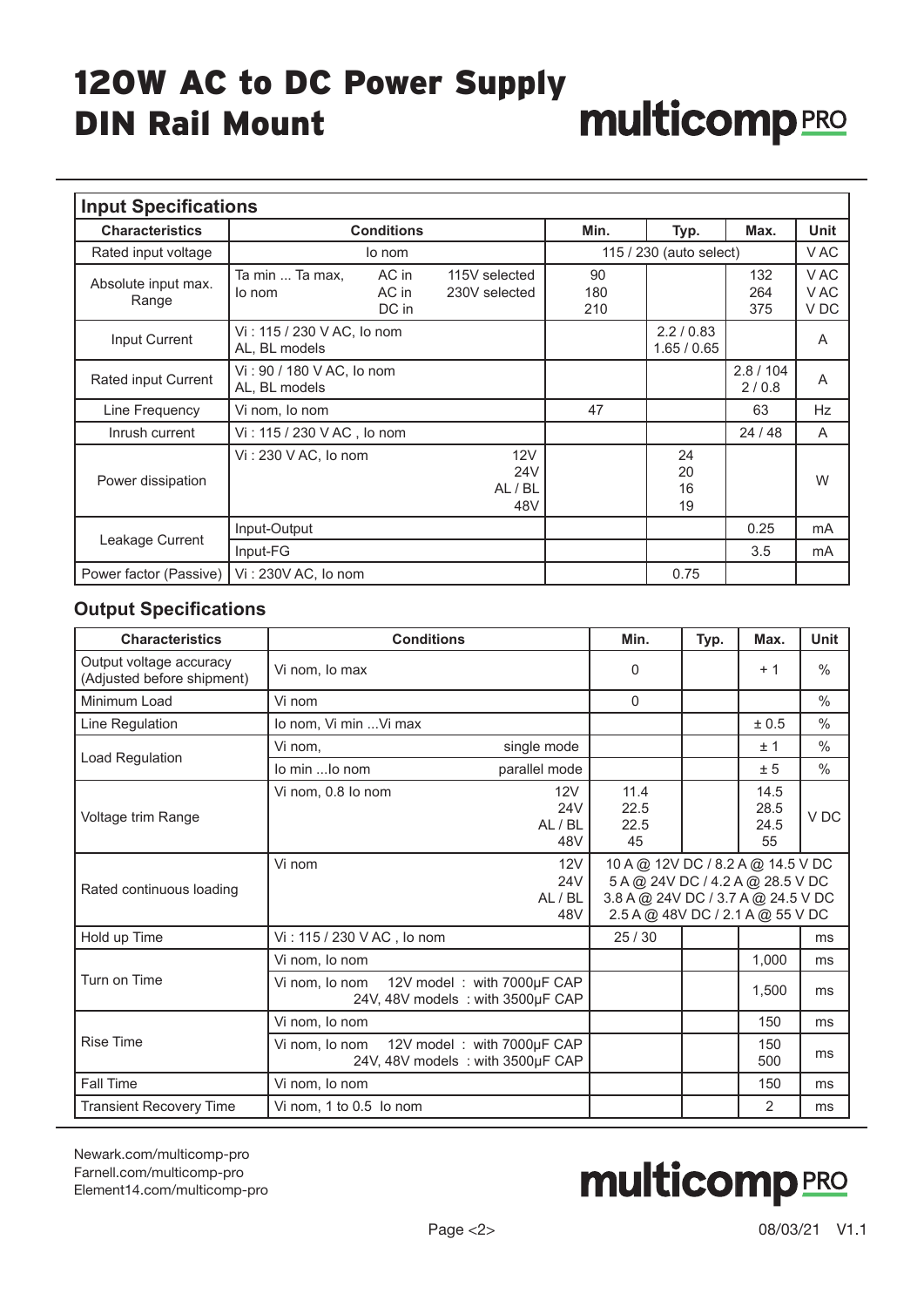| <b>Characteristics</b>                                 | <b>Conditions</b>                                | Min.                               | Typ.             | Max.               | <b>Unit</b> |
|--------------------------------------------------------|--------------------------------------------------|------------------------------------|------------------|--------------------|-------------|
| Ripple & Noise                                         | Vi nom, Io nom, BW = $20MHz$                     |                                    |                  | 50                 | mV          |
| <b>Power Back Immunity</b>                             | 12V<br>Vi nom, lo nom<br>24 <sub>V</sub><br>48V  | 18<br>35<br>63                     |                  |                    | V DC        |
| Capacitor Load                                         | 12V<br>Vi nom, lo nom<br>24V, 48V                |                                    |                  | 7,000<br>3,500     | μF          |
| DC ON indicator Threshold<br>at start up (Green LED)   | 12V<br>Vi nom, lo nom<br>24V<br>48V              | 10<br>17.6<br>37                   |                  | 11.2<br>19.4<br>43 | V DC        |
| DC LOW Indicator Threshold<br>after start up (Red LED) | 12V<br>Vi nom, lo nom<br>24V<br>48V              | 10<br>17.6<br>37                   |                  | 11.2<br>19.4<br>43 | V DC        |
| Parallel operation                                     | 0.1 lo min to 0.9 lo max (Except AL / BL models) |                                    |                  | 3                  | unit        |
| Efficiency                                             | Vi nom, lo nom, Po / Pi                          | Up to 87%, See model list and type | efficiency curve |                    |             |

| <b>Control and Protection</b>     |                                                         |                |                           |                  |               |  |
|-----------------------------------|---------------------------------------------------------|----------------|---------------------------|------------------|---------------|--|
| <b>Characteristics</b>            | <b>Conditions</b>                                       |                | Typ.                      | Max.             | <b>Unit</b>   |  |
| Input fuse                        |                                                         |                | T3.15A / 250V AC internal |                  |               |  |
| Internal surge voltage protection | IEC 61000-4-5                                           |                | Varistor                  |                  |               |  |
| Rated over load protection        | Vi nom (see typ current limited curve)<br>AL / BL       | 110<br>102     |                           | 145<br>108       | $\frac{0}{0}$ |  |
|                                   | Threshold voltage of contact closed (at start up)       | 17.6           |                           | 19.4             | V DC          |  |
| Power Rdy<br>(for 24V model only) | Electrical isolation                                    | 500            |                           |                  | V DC          |  |
|                                   | Contact rating at 60V DC                                |                |                           | 0.3              | A             |  |
| Over voltage protection           | 12V<br>Vi nom, 0.8 lo nom (Auto Recovery)<br>24V<br>48V | 15<br>30<br>60 |                           | 16.8<br>33<br>66 | V             |  |
| Output short circuit              |                                                         |                | Fold forward              |                  |               |  |
| Degree of protection              |                                                         |                | IP20                      |                  |               |  |

|                      | <b>Approvals and Standards</b>                                                                                                                                                                                                                                                                             |  |  |  |  |  |  |
|----------------------|------------------------------------------------------------------------------------------------------------------------------------------------------------------------------------------------------------------------------------------------------------------------------------------------------------|--|--|--|--|--|--|
| UL / cUL             | UL 508 Listed<br>UL 60950-1, UL 1310 Class 2 Power (24AL/BL models only) Recognized<br>ISA 12.12.01 (Class I, Division 2, Groups A, B, C and D)                                                                                                                                                            |  |  |  |  |  |  |
| <b>TUV</b>           | EN 60950-1<br>EN 61558-1, EN 61558-2-16 (meet EN 60204-1)                                                                                                                                                                                                                                                  |  |  |  |  |  |  |
| <b>CE</b>            | EN 61000-6-3, EN 55032 Class B, EN 61000-3-2 Class D, EN 61000-3-3<br>EN 61000-6-2, EN 55024, EN 61000-4-2 Level 4, EN 61000-4-3 Level 3<br>EN 61000-4-4 Level 4, EN 61000-4-5 L-N Level 3, L / N-FG Level 4<br>EN 61000-4-6 Level 3, EN 61000-4-8 Level 4, EN 61000-4-11<br>ENV 50204 Level 2, EN 61204-3 |  |  |  |  |  |  |
| CCC                  | GB4943.1, GB9254, GB17625.1                                                                                                                                                                                                                                                                                |  |  |  |  |  |  |
| Vibration resistance | Meet IEC 60068-2-6 (Mounting on rail: 10-500 Hz, 2G, along X, Y, Z each Axis, 60 min for each Axis)                                                                                                                                                                                                        |  |  |  |  |  |  |
| Shock resistance     | Meet IEC 60068-2-27 (15G, 11ms, 3 Axis, 6 Faces, 3 times for each Face)                                                                                                                                                                                                                                    |  |  |  |  |  |  |

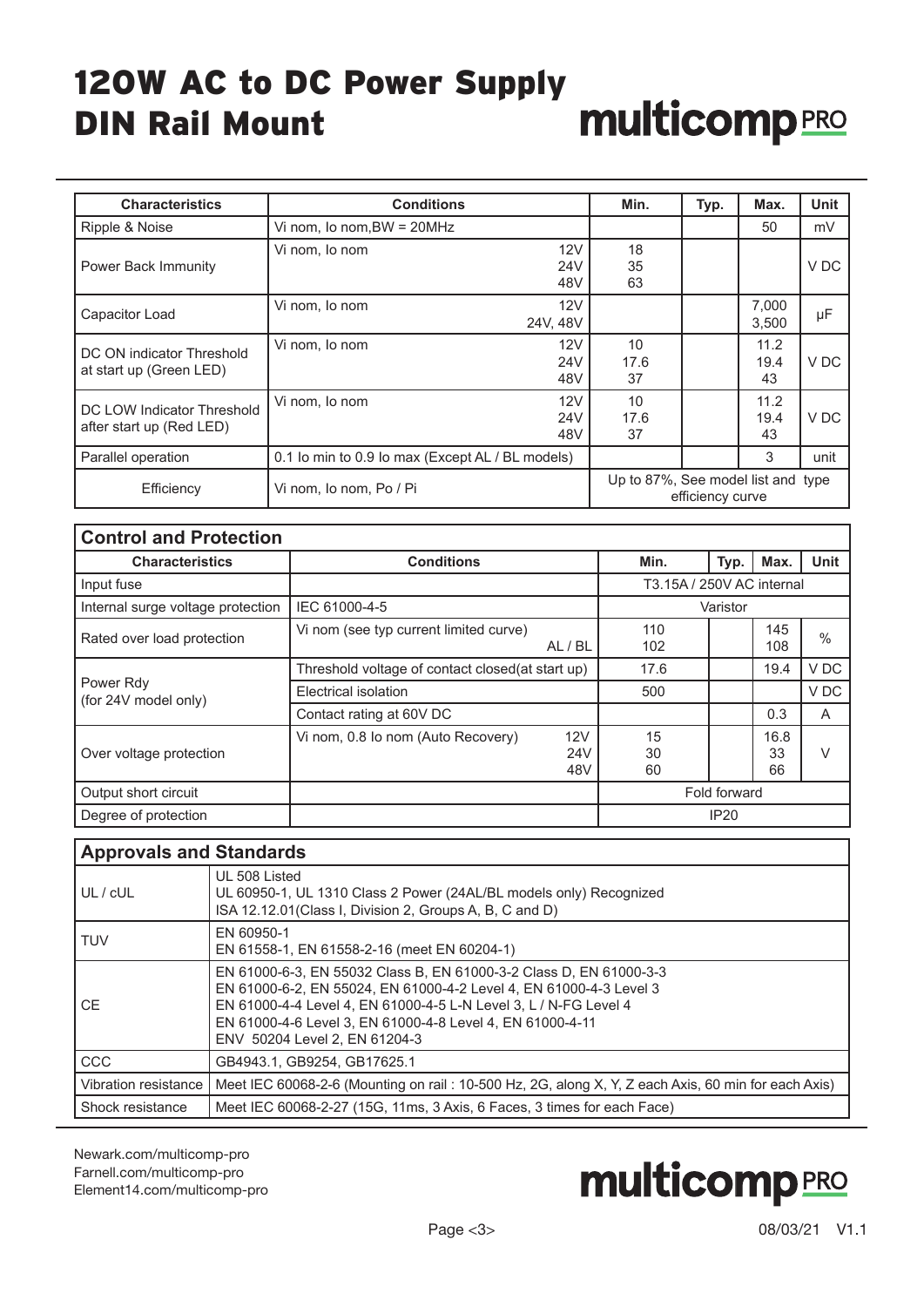#### **Physical Characteristics**

**Mechanism & Pin Configuration**

| l Case size     | Screw terminal type | 124.5mm $\times$ 64mm $\times$ 123.6mm (4.9 inches $\times$ 2.52 inches $\times$ 4.87 inches) |
|-----------------|---------------------|-----------------------------------------------------------------------------------------------|
| I Case material | Metal               |                                                                                               |
| Weight          | 920q                |                                                                                               |

#### 64.00 [2.52] 64.00 [2.52] 116.60 [4.59]  $7.00 [0.27]$  $\frac{1}{1}$  $\leftarrow$  1  $6 \overline{6}$  $[0]0[0]0[0]0]$ **DC OUTPUT**  $\sum_{p=1}^{S}$  - - + + Rdy  $\frac{s}{s}$  - - + + Rdy 」<br>○ Vout ADJ.<br>○ DC LO<br>○ DC ON ○ Vout ADJ. **O** DC LO 50 [4.90] 24.50 [4.90]  $[43.50 [5.65]$ **֎֎**՟՟ **֎֎**՟ 24.  $\circledast$  L N  $D$  L N 000 **AC INPUT**  $\frac{1}{\sqrt{2}}$  $\boxed{\mathbb{Q} \otimes \mathbb{Q}}$  $7 \rightarrow 9$  $7 \rightarrow$  9

#### **Construction**

Easy snap-on mounting onto the DIN-Rail (TS35/7.5 or TS35/15), unit sits safeIy and firmly on the rail.

**Installation**

Ventilation / Cooling Normal convection All sides 25mm free space For cooling recommended Connector size range Screw terminal:

AWG24-10 (0.2~4mm<sup>2</sup>) flexible / solid cable,

-Input connector can withstand torque at maximum 9 pound-inches.

-Output connector can withstand torque at maximum 5.5 pound-inches.

8 m/m stripping at cable end recommends Use copper conductors only 60°C / 75°C

| <b>General Tolerance</b> |            |  |  |  |  |
|--------------------------|------------|--|--|--|--|
| $0[0.00] - 30[1.18]$     | ±0.3[0.01] |  |  |  |  |
| 30[1.18] - 120[4.72]     | ±0.5[0.02] |  |  |  |  |
| 120[4.72] - 400[15.75]   | ±0.8[0.03] |  |  |  |  |

#### Dimensions : Millimetres (Inches)

| <b>Pin Assignment</b> |                    |           |                                                              |  |  |
|-----------------------|--------------------|-----------|--------------------------------------------------------------|--|--|
| PIN NO.               | <b>Designation</b> |           | <b>Description</b>                                           |  |  |
|                       | <b>RDY</b>         |           | A normal open circuit of PhotoMOS Relay                      |  |  |
| 2                     | <b>JUO</b>         |           | (24V model only)                                             |  |  |
| 3, 4                  |                    | $V +$     | Positive output terminal                                     |  |  |
| 5, 6                  |                    | v -       | Negative output terminal                                     |  |  |
| 7                     | $\leq$             | ⊕         | Ground this terminal to minimize high-frequency emissions    |  |  |
| 8                     |                    |           | Input terminals (phase conductor, no polarity at DC input)   |  |  |
| 9                     |                    | N         | Input terminals (neutral conductor, no polarity at DC input) |  |  |
|                       |                    | DC ON     | Operation indicator LED                                      |  |  |
|                       | <b>OTHER</b>       | DC LO     | DC LOW voltage indicator LED                                 |  |  |
|                       |                    | Vout ACJ. | Trimmer-potentiometer for Vout adjustment                    |  |  |
|                       | S/P                |           | Single / Parallel select switch                              |  |  |